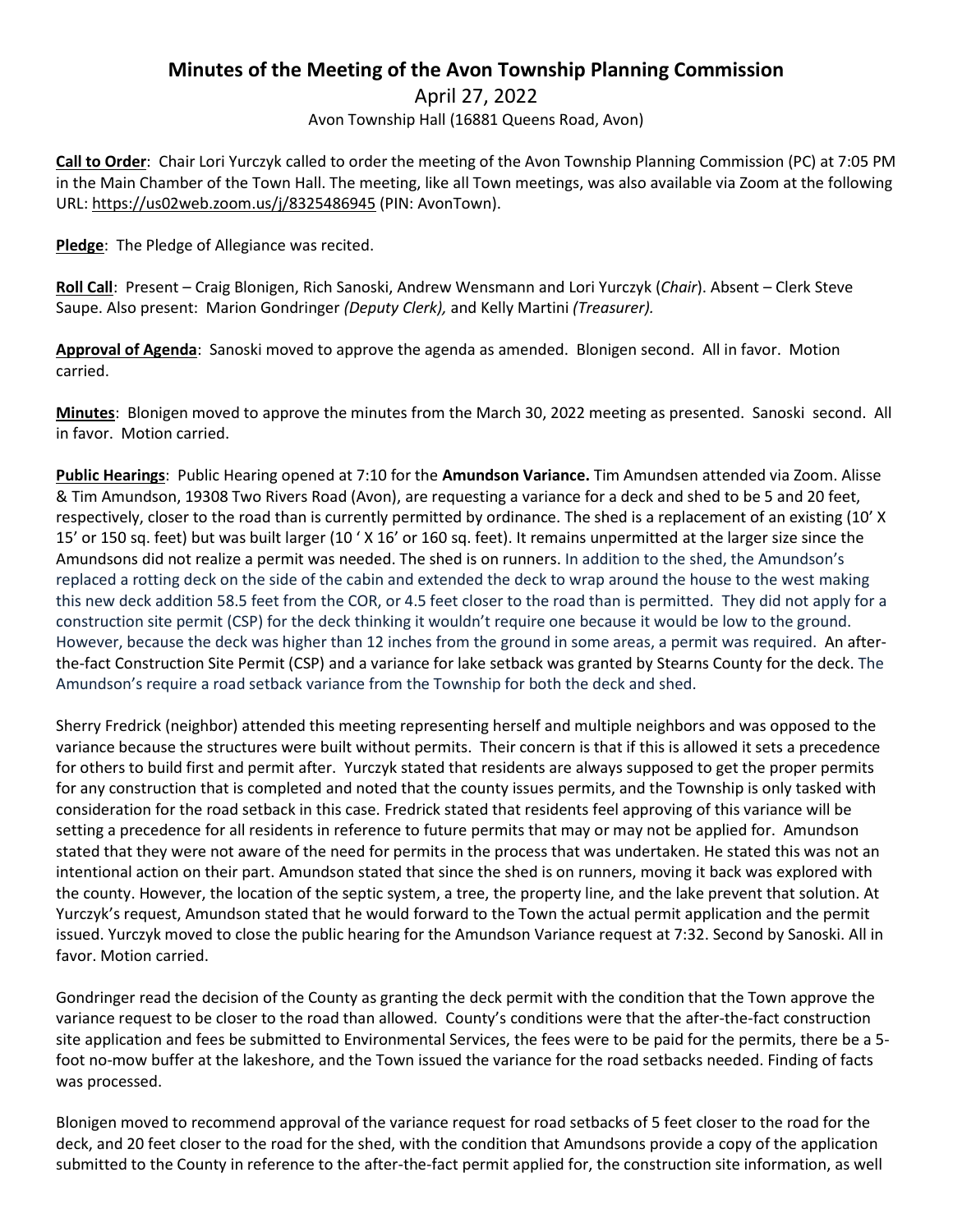as the decision made by the County. Wensmann second. All in favor. Motion carried.

## **Scheduled Business**:

- 1. **Plat Process review and update** discussion took place concerning extending the permits, variances, IUP, expiration dates to one or two years instead of 6 months. Sanoski moved to recommend to the Supervisors to change the expiration date for all permits from six months to one year. Wensmann second. All in favor. Motion carried.
- 2. **ARPA Broadband** Mike Williams, Stearns County Administrator, appeared to provide information to the Town concerning the proposed broadband expansion to unserved and underserved in portions of the County. (Unserved is less than ten mb per second, and underserved is less than 25 mb per second) The county board has approved the use of 16 million dollars of the ARPA funds to be used for broadband, in an effort to improve equity in broadband availability. The County is requesting funding from both Township and cities for the expansion.

Stearns County has decided to return half of the CARES amount given to them by Avon Township to be used to fund all or a portion of the amount being requested of Avon Township. In essence, the County would return to Avon Township a total of \$23,614 to be used for this request. Further discussion took place concerning the amounts requested for Phase I & II, the meaning of the future pledged amount requested, how many residents may be affected (216) and implementation of the project.

Williams explained: Phase I = \$17,336, Phase II = \$9,800, Future = \$24,850 with \$23,614 credited back to Avon Township for this purpose from the County. Williams stated that the Future amount would be a pledge from the Town. Yurczyk asked what would happen in Avon Township if the Township could not provide these dollars. Williams said that most likely Avon Township would not be included in that case.

Discussion took place concerning the equity of spending Township dollars to benefit a portion of the Township and the complication that the Board has allocated funds availability elsewhere. The board feels more discussion is necessary and asked Williams for additional information regarding how aggressive the county will be in seeking grant dollars at the state and federal levels.

3. **Newsletter Ideas** – Questions to be discussed with Supervisors: who would write the newsletter, what it would contain, and how to distribute. Ideas suggested included an Open House, road right-of-way concerns in reference to plowing, trees, mailboxes and breakaway posts, use of the Hall, Town funding, compost site, website, burn permit process and clean up.

**Open House** – Ice Cream Social – possibly September 12. Purpose would be to build community in Avon Township. Ice Cream Social was approved by voters at the Annual Meeting. PC members feel the Hall and Maintenance shed should be open for resident visits at that time as well.

4. **Xcel Power pole** work within the road right-of-way. Yurczyk would like to see more accurate diagrams which do not include poles outside of the Township limits. Motion by Sanoski to recommend to the Supervisors the adoption of a resolution to allow Xcel to replace power poles within the road right-of-way in Avon Township. Second by Blonigen. All in favor. Motion approved.

## 5. **Policy Review**

a. Resolution 08-05-20: Utility Work in Road Right-of-Way. Yurczyk motion to address this at the Supervisors Meeting. Motion died for lack of a second. Item is tabled.

b. County Ordinance amendments – considerations were discussed in reference to minor and major plats. It was felt that the Town should be able to view both the preliminary plat and the final plat before approved at the